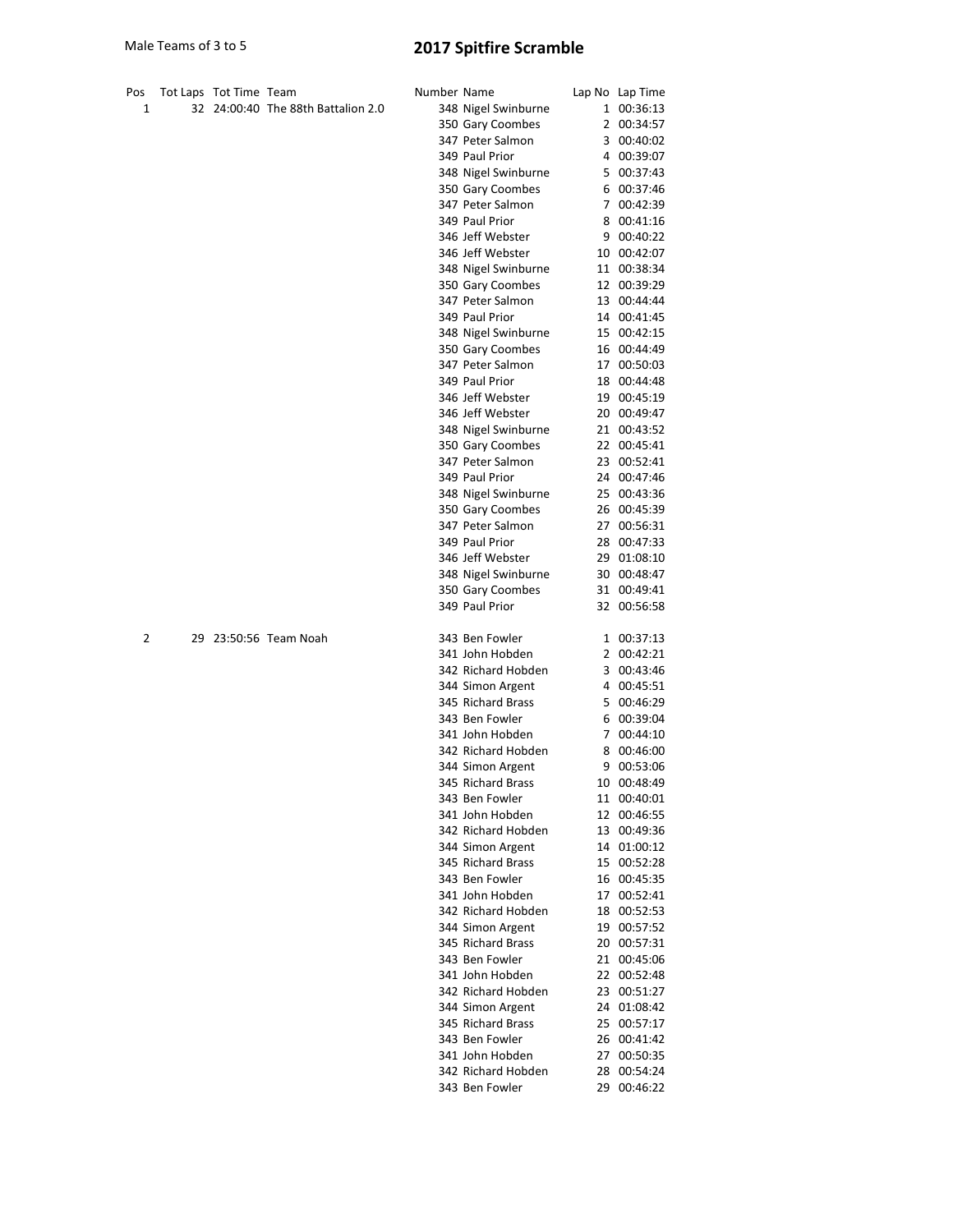## Male Teams of 3 to 5 2017 Spitfire Scramble

| Pos |    | Tot Laps Tot Time Team |                           | Number Name        |                     | Lap No Lap Time |
|-----|----|------------------------|---------------------------|--------------------|---------------------|-----------------|
| 3   | 27 | 23:42:21 PARAC         |                           |                    | 326 Elliott Haynes  | 1 00:41:50      |
|     |    |                        |                           |                    | 328 Nick Collins    | 2 00:43:47      |
|     |    |                        |                           |                    | 329 Nick Schlaepfer | 3 00:44:24      |
|     |    |                        |                           |                    | 327 Doug Cooper     | 4 00:41:32      |
|     |    |                        |                           |                    | 326 Elliott Haynes  | 5 00:45:17      |
|     |    |                        |                           |                    | 328 Nick Collins    | 6 00:45:45      |
|     |    |                        |                           |                    | 329 Nick Schlaepfer | 7 00:45:23      |
|     |    |                        |                           |                    | 327 Doug Cooper     | 8 00:41:27      |
|     |    |                        |                           |                    | 326 Elliott Haynes  | 9 00:47:47      |
|     |    |                        |                           |                    | 328 Nick Collins    | 10 00:48:50     |
|     |    |                        |                           |                    | 329 Nick Schlaepfer | 11 00:48:38     |
|     |    |                        |                           |                    | 327 Doug Cooper     | 12 00:42:51     |
|     |    |                        |                           |                    | 326 Elliott Haynes  | 13 00:49:14     |
|     |    |                        |                           |                    | 328 Nick Collins    | 14 00:53:05     |
|     |    |                        |                           |                    | 329 Nick Schlaepfer | 15 00:54:43     |
|     |    |                        |                           |                    | 327 Doug Cooper     | 16 00:45:33     |
|     |    |                        |                           |                    | 326 Elliott Haynes  | 17 00:57:28     |
|     |    |                        |                           |                    | 328 Nick Collins    | 18 00:54:59     |
|     |    |                        |                           |                    | 329 Nick Schlaepfer | 19 01:00:18     |
|     |    |                        |                           |                    | 327 Doug Cooper     | 20 00:46:24     |
|     |    |                        |                           |                    | 326 Elliott Haynes  | 21 00:58:42     |
|     |    |                        |                           |                    | 329 Nick Schlaepfer | 22 00:59:08     |
|     |    |                        |                           |                    | 327 Doug Cooper     | 23 00:48:05     |
|     |    |                        |                           |                    | 329 Nick Schlaepfer | 24 01:36:20     |
|     |    |                        |                           |                    | 327 Doug Cooper     | 25 01:01:48     |
|     |    |                        |                           |                    | 329 Nick Schlaepfer | 26 01:26:01     |
|     |    |                        |                           |                    | 327 Doug Cooper     | 27 00:53:02     |
| 4   |    |                        | 25 23:01:38 Team Commando |                    | 336 Matthew Harmer  | 1 00:51:47      |
|     |    |                        |                           |                    | 340 Sharon Dickson  | 2 00:47:14      |
|     |    |                        |                           |                    | 339 Martin Mepham   | 3 00:57:49      |
|     |    |                        |                           |                    | 338 Adam Cox        | 4 00:47:04      |
|     |    |                        |                           |                    | 337 Gary East       | 5 00:49:15      |
|     |    |                        |                           |                    | 336 Matthew Harmer  | 6 00:53:18      |
|     |    |                        |                           |                    | 340 Sharon Dickson  | 7 00:46:25      |
|     |    |                        |                           |                    | 339 Martin Mepham   | 8 01:05:44      |
|     |    |                        |                           |                    | 338 Adam Cox        | 9 00:47:14      |
|     |    |                        |                           | 337 Gary East      | 10 00:51:52         |                 |
|     |    |                        |                           | 336 Matthew Harmer | 11 00:50:44         |                 |
|     |    |                        |                           | 340 Sharon Dickson | 12 00:47:34         |                 |
|     |    |                        |                           | 339 Martin Mepham  | 13 01:11:56         |                 |
|     |    |                        |                           |                    | 338 Adam Cox        | 14 00:49:05     |
|     |    |                        |                           |                    | 337 Gary East       | 15 00:56:08     |
|     |    |                        |                           |                    | 336 Matthew Harmer  | 16 00:58:19     |
|     |    |                        |                           |                    | 340 Sharon Dickson  | 17 00:48:58     |
|     |    |                        |                           |                    | 339 Martin Mepham   | 18 01:22:47     |
|     |    |                        |                           |                    | 338 Adam Cox        | 19 00:49:34     |
|     |    |                        |                           |                    | 337 Gary East       | 20 01:04:01     |
|     |    |                        |                           |                    | 340 Sharon Dickson  | 21 00:48:39     |
|     |    |                        |                           |                    | 336 Matthew Harmer  | 22 01:14:32     |
|     |    |                        |                           |                    | 338 Adam Cox        | 23 00:51:02     |
|     |    |                        |                           |                    | 337 Gary East       | 24 01:01:31     |
|     |    |                        |                           |                    | 340 Sharon Dickson  | 25 00:49:06     |